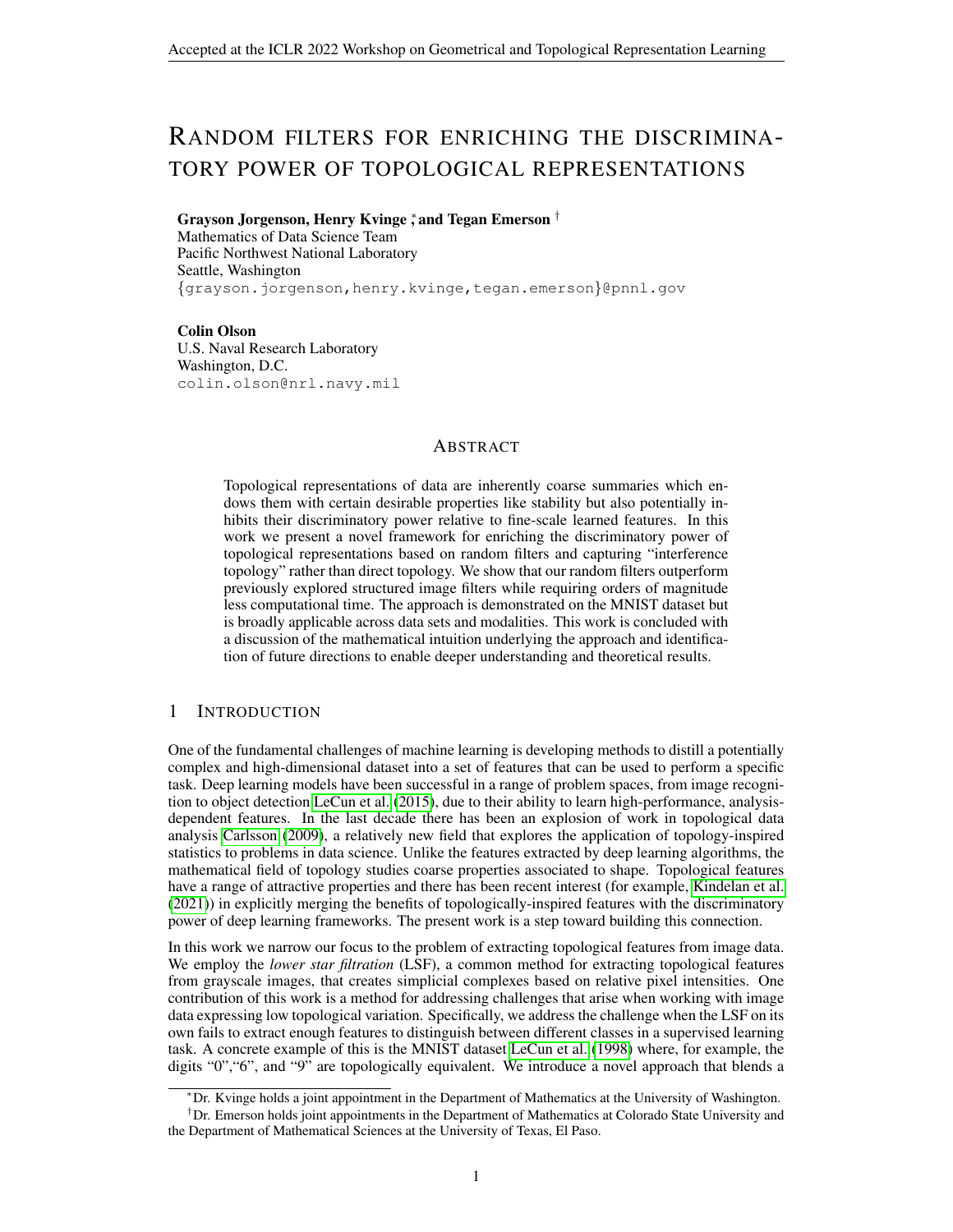given image with a collection of random images (formed by applying a Gaussian blurring kernel to a uniform random noise matrix) to enrich the discriminatory power of topological features captured from the lower star filtration.

Intuitively, rather than capturing the topological structure demonstrated in the base image, we look at how the base image alters topological structures across the set of secondary images. We demonstrate that the pipeline comprised of *random filters* and LSF, summarized by a set of persistence images (PIs) [Adams et al.](#page-4-4) [\(2017\)](#page-4-4), is able to improve classification performance on MNIST. Unlike the approach presented in [Garin & Tauzin](#page-4-5) [\(2019\)](#page-4-5) that leverages computationally expensive, structured filters and random forest classifiers, this work integrates the topological representation into a convolutional neural network (CNN) classification model applied to a multi-channel PI formed from multiple filters. Further, we show that topological features provide a stronger starting point for the CNN-based classification rather than the raw grayscale MNIST images.

The remainder of this paper is structured as follows. First, in Section [2](#page-1-0) we present a brief primer on topological data analysis including an introduction to the LSF. Next, in Section [3](#page-1-1) we present our novel, random filter approach. Section [4](#page-2-0) presents computational results for the MNIST dataset. Finally, we conclude with a discussion of our findings and identification of next steps for formalizing and building theoretical understanding of the developed approach.

# <span id="page-1-0"></span>2 A BRIEF PRIMER ON TOPOLOGICAL DATA ANALYSIS

A fundamental tool in the application of topology to data science is *persistent homology*, first introduced in [Edelsbrunner et al.](#page-4-6) [\(2000\)](#page-4-6). This tool tracks the formation and vanishing of features along a given nested sequence of topological spaces, capturing the features as generators in the corresponding persistent homology groups. The set of pairs of indices in the nested sequence where features first appear and disappear (colloquially referred to as *birth* and *death* times) is known as a *persistence diagram* (PD) and provides a convenient way of recording the feature information by simply tracking how long they "persist" in the sequence. In the case of grayscale image data, it is common to consider the image as a discrete sampling of 2-dimensional function and define the topology based on the levelsets of that function using the LSF. Figures [1](#page-2-1) and [2](#page-2-2) provide visualizations of the LSFs<sup>[1](#page-1-2)</sup> for unfiltered and filtered MNIST images, respectively. The corresponding 0- and 1-dimensional PDs for each LSF are also provided. These PDs are then converted to PIs as outlined in [Adams et al.](#page-4-4)  $(2017)^2$  $(2017)^2$  $(2017)^2$ .

# <span id="page-1-1"></span>3 RANDOM FILTERS FOR ENRICHING TOPOLOGICAL REPRESENTATIONS

Our technical approach addresses the setting when there is insufficient topological variation to achieve strong discrimination across a data set by extracting topological features from the raw data alone. Particularly, we focus on the MNIST dataset where the LSF computed directly from the grayscale images fails to produce sufficiently discriminatory topological representations. In [Garin](#page-4-5) [& Tauzin](#page-4-5) [\(2019\)](#page-4-5) the authors were able to successfully classify MNIST images with a random forest using features extracted from a similar LSF by diversifying the topological structure through the application of structured filters; they did this by first applying several traditional binary-to-grayscale image filters to binarizations of the MNIST images. However, some of those filters can be expensive to compute and have limited diversity. With this in mind, we introduce the following family of computationally inexpensive filters.

Building on the foundation laid in [Garin & Tauzin](#page-4-5) [\(2019\)](#page-4-5), we create a more flexible framework building on random rather than structured filters. We define a *random filter* to be an  $m \times n$  grayscale image formed by convolving a random matrix (with entries sampled uniformly from  $[0, 1]$ ) with a Gaussian blurring kernel. A random filter, R, is applied to an arbitrary  $m \times n$  grayscale image, I, from the dataset via elementwise multiplication; the filtered image is  $R \odot I$ . In the specific situation

<span id="page-1-2"></span> $<sup>1</sup>$ All results shown herein were produced using the LSF implementation from the Ripser [Tralie et al.](#page-4-7)</sup> [\(2018\)](#page-4-7) persistent homology Python package.

<span id="page-1-3"></span><sup>&</sup>lt;sup>2</sup>All persistence images we use here are calculated with the Persim package that is part of Scikit-TDA [Saul & Tralie](#page-4-8) [\(2019\)](#page-4-8). Given that we are considering grayscale images, the maximum birth and persistence scales are naturally bounded to [0,1]. We choose a Gaussian variance of  $\sigma^2 = 0.003$ .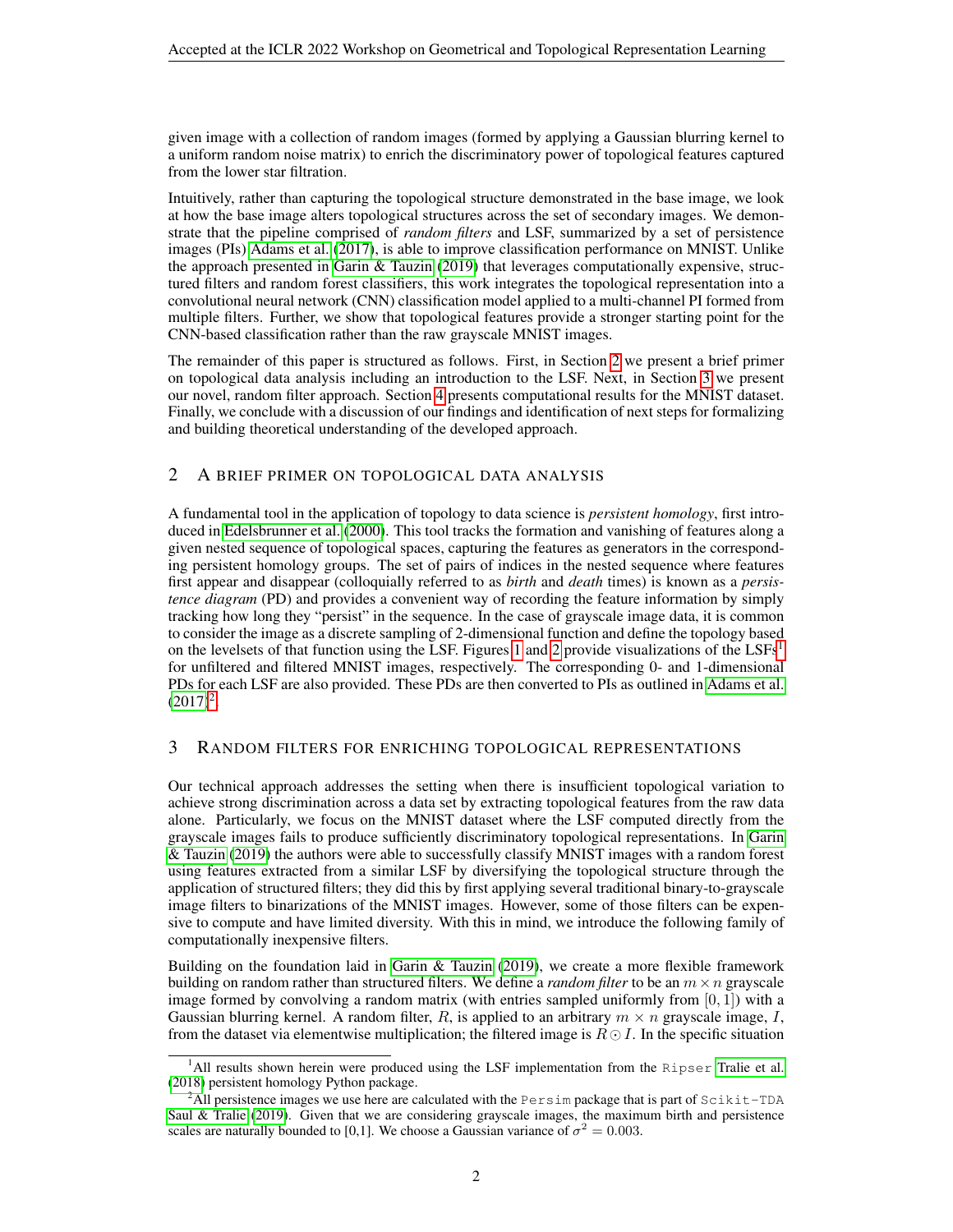

<span id="page-2-1"></span>Figure 1: Complexes in the LSF of the raw, inverted MNIST images and their persistence diagrams. There are three complexes for each digit and from left to right the threshold values are 0.0, 0.4, and 0.8, respectively. The corresponding PDs for dimensions 0, 1 are on the right.



<span id="page-2-2"></span>Figure 2: Complexes in the LSF of the filtered, inverted MNIST images and their persistence diagrams. There are three complexes for each digit and from left to right the threshold values are 0.0, 0.4, and 0.8, respectively. The corresponding PDs for dimensions 0, 1 are on the right.

of MNIST, the pixel variation induced by a random filter helps the shape of each digit leave an "imprint" on the topological information of that filter. Figure [2](#page-2-2) shows this in action, repeating the experiment of Figure [1](#page-2-1) but for the MNIST images after application of a random filter (Figure [3\)](#page-3-0).

It can be seen in Figure [3](#page-3-0) that the shape of the digit 5 enables a loop to form early on while no loops form in the corresponding complex for the digit 1 at that time; this is a distinction between the digits that is now captured by the topological representation. We further boost the discriminatory power by forming N random filters,  $R_1, \ldots, R_N$ . For each grayscale image I in the dataset, we create the dimension 0, 1 PIs of each  $R_i \odot I$ . Thus, I is represented by 2N PIs total and these are stacked to create the input tensor (that is, a multi-channel PI) for the CNN. The formation of a multi-channel PI for integration with CNN classifiers is a further novel contribution of this work.

While this work only considers application of random filters to grayscale images the intuition is widely applicable: in the absence of sufficient topological variation across classes one may instead consider the notion of "interference topology" to achieve stronger discrimination across classes.

### <span id="page-2-0"></span>4 CLASSIFYING MNIST WITH RANDOM FILTERS AND PERSISTENCE IMAGES

We examine the effectiveness of our preprocessing approach on the MNIST dataset consisting of 60, 000 training samples of handwritten digits and 10, 000 test samples. Since MNIST is a wellsolved classification task with small CNNs like LeNet able to get  $\approx 99\%$  test accuracy, we compare the effectiveness of the same CNN architecture applied to both the raw MNIST images (of size  $28 \times 28$  pixels) and our multi-channel PI for the purpose of benchmarking our TDA pipeline. To that end, the results presented in Table [1](#page-3-1) were produced using a simple CNN architecture consisting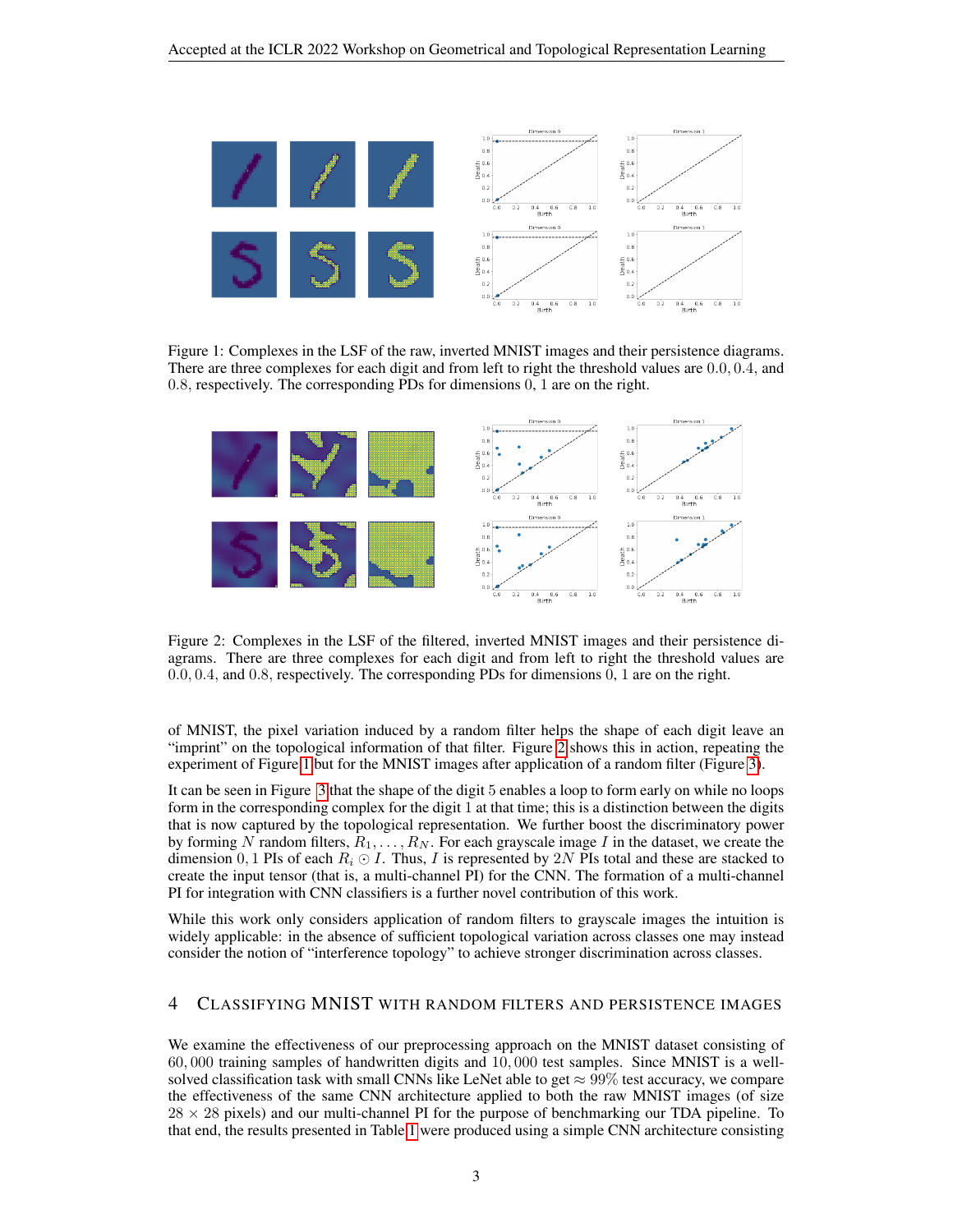

<span id="page-3-0"></span>Figure 3: Visualizations of persistence images for an MNIST sample with a random filter applied. Left to right: the raw inverted MNIST image, the smoothed uniform noise image, the filtered MNIST image, the dimension 0 PI, and the dimension 1 PI.

<span id="page-3-1"></span>Table 1: Accuracies on MNIST. Each model used the architecture described in Section 4 and was trained for six epochs. The reported accuracies are the means and standard deviations over five random weight initializations. The highest accuracy in indicated in bold.

| Input type                                                                  | Test accuracy $(\%)$ |
|-----------------------------------------------------------------------------|----------------------|
| Raw MNIST image input                                                       | $91.16 \pm 0.28$     |
| 25 Structured filters in Garin & Tauzin (2019), $7 \times 7$ resolution PIs | $95.33 \pm 0.11$     |
| 25 random filters, $7 \times 7$ resolution PIs (ours)                       | $97.17 \pm 0.1$      |
| 80 random filters, $7 \times 7$ resolution PIs (ours)                       | $98.2 \pm 0.05$      |

of a single convolutional layer with  $1 \times 1$  convolutional filters, a ReLU activation layer, and a single fully connected layer. No pooling or dropout is used.

It was shown in [Adams et al.](#page-4-4) [\(2017\)](#page-4-4) that PIs are robust to the choice of resolution. We explored the trade-off between PI resolution and the number of random filters on classification accuracy. The results of this experiment are provided in [A](#page-5-0)ppendix A and led us to choose to use  $7 \times 7$  resolution PIs. We report the accuracies of three topological methods in Table [1:](#page-3-1) the accuracy from using PIs generated from the 25 structured filters (raw grayscale, inverted raw grayscale, height, radial, density, dilation, erosion, and signed distance) defined in [Garin & Tauzin](#page-4-5) [\(2019\)](#page-4-5) with their hyperparameter choices, and the accuracy from using PIs obtained from 25 and 80 random filters. Because we compute both the dimension 0 and dimension 1 persistence images for each filtered image, the total numbers of input channels into the CNN are 50 and 160, respectively. For reference, we also report the test accuracy from using the same architecture on the raw,  $28 \times 28$  grayscale MNIST images.

From the results in Table [1](#page-3-1) it is easily seen that for the same number of filters, the random filters achieve superior classification though both topological approaches outperform the same architecture applied to the raw data. Finally, we also see that there is increased performance gains for the larger number of random filters. In Table [2,](#page-4-9) we compare run times from generating the 25 structured image filters and 25 random filters. The structured filters are several orders of magnitude slower than our novel random filters. This is likely partly due to inefficiencies in our iterative implementations of the traditional filter algorithms. However, for the random filters the source smoothed noise images only need to be generated once and the application of each depends only on elementwise multiplication which is already highly optimized in Python libraries such as NumPy.

# 5 DISCUSSION AND FUTURE WORK

We have presented a novel approach for boosting the discriminatory power of topological features through the use of random filters. These random filters produce richer topological representations and higher MNIST classification accuracy than previously employed structured filters while dramatically reducing computational run times. This work is also contributes a novel approach for forming multi-channel PIs which can be integrated into CNN architectures. One avenue of future exploration will focus on the determination of optimal architectures for analysis of PIs.

This paper focused solely on the concrete example of the MNIST data set where the raw data has insufficient topological variation for discrimination. Our findings suggest that coarse topological features, when collected from multiple perspectives, provides richer, more discriminatory topological representations. Intuitively, this finding is likely related to random projections where one can understand data more comprehensively using many projections rather than one. Future efforts will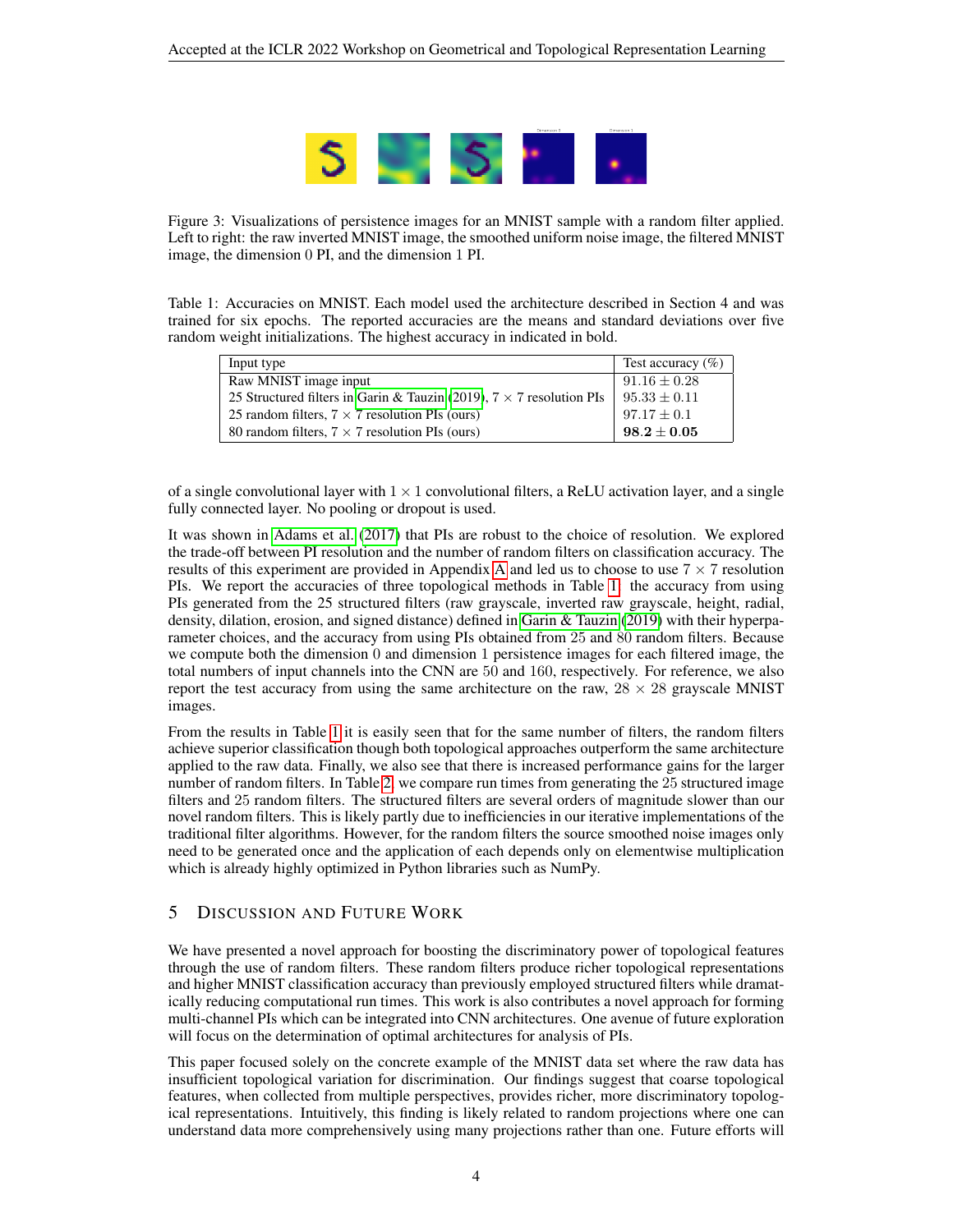<span id="page-4-9"></span>Table 2: Run time comparisons from generating 25 random filters and the 25 structured filters on subsets of MNIST of size 10, 100, and 1000 using an Ubuntu machine with 2.20 GHz processor speed.

|                            |                |                       | 10 samples 100 samples 1000 samples |
|----------------------------|----------------|-----------------------|-------------------------------------|
| Structured filters   11.3s |                | $1\,\mathrm{min}$ 54s | $19min$ 11s                         |
| Random filters             | $\vert$ 4.82ms | 9.13ms                | 49.3 <sub>ms</sub>                  |

formalize this connection to provide greater theoretical understanding and generalize the framework for widespread application.

#### **REFERENCES**

- <span id="page-4-4"></span>Henry Adams, Tegan Emerson, Michael Kirby, Rachel Neville, Chris Peterson, Patrick Shipman, Sofya Chepushtanova, Eric Hanson, Francis Motta, and Lori Ziegelmeier. Persistence images: A stable vector representation of persistent homology. *Journal of Machine Learning Research*, 18, 2017.
- <span id="page-4-1"></span>Gunnar Carlsson. Topology and data. *Bulletin of the American Mathematical Society*, 46(2):255– 308, 2009.
- <span id="page-4-6"></span>Herbert Edelsbrunner, David Letscher, and Afra Zomorodian. Topological persistence and simplification. In *Proceedings 41st annual symposium on foundations of computer science*, pp. 454–463. IEEE, 2000.
- <span id="page-4-5"></span>Adelie Garin and Guillaume Tauzin. A topological "reading" lesson: Classification of mnist us- ´ ing tda. In *2019 18th IEEE International Conference On Machine Learning And Applications (ICMLA)*, pp. 1551–1556. IEEE, 2019.
- <span id="page-4-2"></span>Rolando Kindelan, José Frías, Mauricio Cerda, and Nancy Hitschfeld. Classification based on topological data analysis. *arXiv preprint arXiv:2102.03709*, 2021.
- <span id="page-4-3"></span>Yann LeCun, Léon Bottou, Yoshua Bengio, and Patrick Haffner. Gradient-based learning applied to document recognition. *Proceedings of the IEEE*, 86(11):2278–2324, 1998.
- <span id="page-4-0"></span>Yann LeCun, Yoshua Bengio, and Geoffrey Hinton. Deep learning. *Nature*, pp. 436–444, 2015.
- <span id="page-4-8"></span>Nathaniel Saul and Chris Tralie. Scikit-tda: topological data analysis for python. *URL https://doi. org/10.5281/zenodo*, 2533369, 2019.
- <span id="page-4-7"></span>Christopher Tralie, Nathaniel Saul, and Rann Bar-On. Ripser. py: A lean persistent homology library for python. *Journal of Open Source Software*, 3(29):925, 2018.